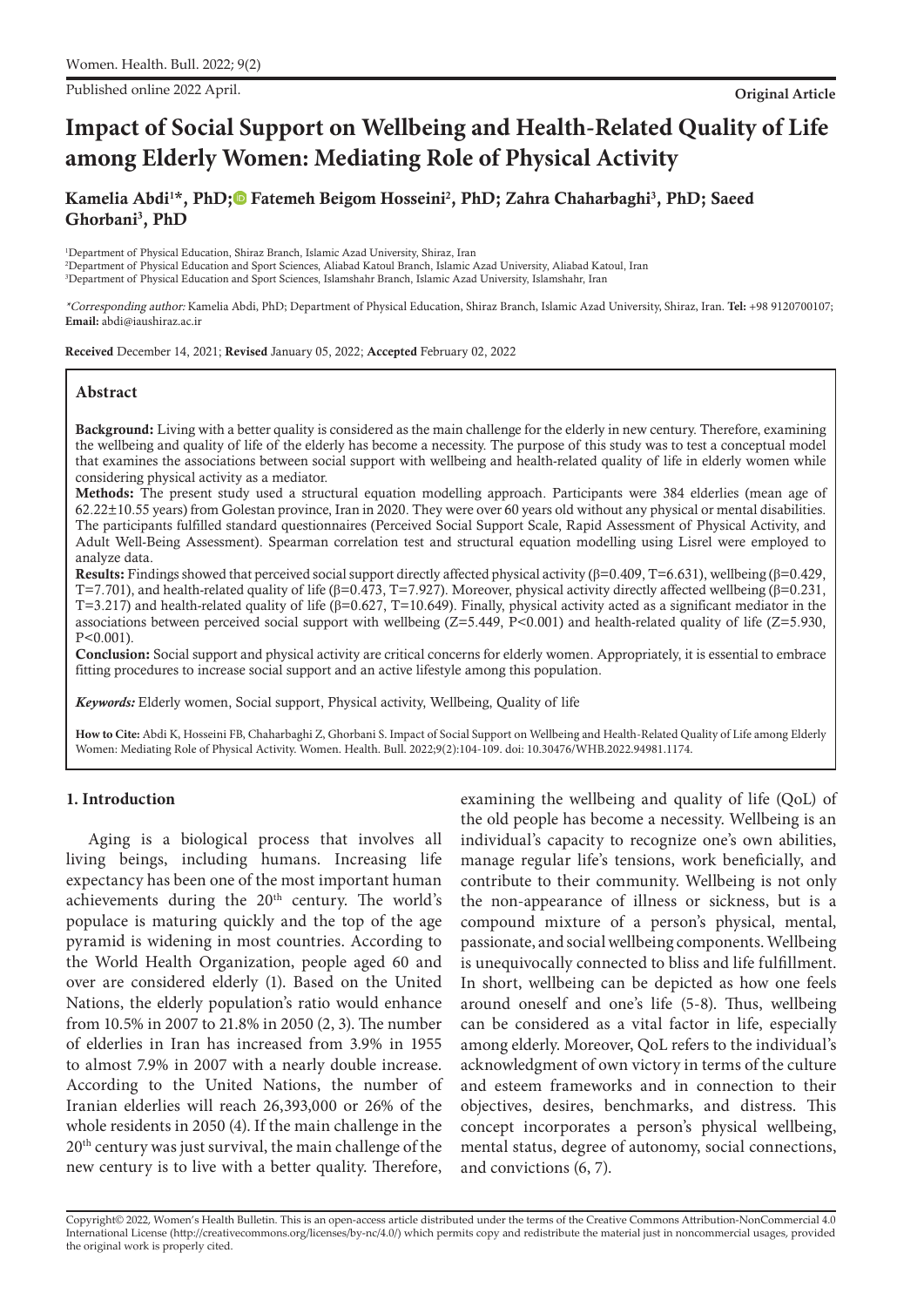Evidence has revealed that an important component for enhancing wellbeing and QoL of the old people is social support (SS) (9-15). SS could be a subjective develop that reflects one perspective of the substance or quality of social connections. Critically, recognitions of support from others have been found to be more prescient of results than are more objective measures of support (11). According to social cognition theory, receiving appropriate SS from others increases people's selfefficacy in overcoming barriers to engage in various activities. Furthermore, based on the theory of socialization, SS increases individual's competence, causing them to engage in a specific behavior which might consequently increase the wellbeing and QoL (16). Thus, in this research, the influence of SS on wellbeing and QoL of the old people was investigated. Finally, we designed a conceptual model to add physical activity (PA) as a mediator in the associations between SS with wellbeing and health-related quality of life (HRQoL) in elderly women. Research has demonstrated that regular PA has many health benefits, such as preventing chronic illnesses and premature deaths, improving physical and mental wellbeing, and increasing QoL among various age categories, including ageing (17- 19). Hence, the present research aimed to investigate a model that examines the associations between SS with wellbeing and HRQoL among elderly women considering PA as a mediator.

#### **2. Methods**

#### *2.1 Participants*

The present research applied a cross-sectional descriptive-correlation approach. All the participants submitted written consent to participate and the method of the current study was checked on and affirmed by the University Ethics Committee with the code of IR.IAU.AK.REC.1398.002. The statistical sample of this study consisted of 384 elderlies with mean age of 62.22 years, chosen through a convenience sampling procedure. The participants could participate in this study if they were above 60 years old without any physical or mental disabilities. Those with any physical or mental disabilities were prohibited from the research.

The desired sample was chosen based on the Cochran's Sample Size Equation (20) as the following where n=sample size, Z=1.96 for 95% of confidence, P=0.05, q=1-p, d=0.05, and N=over 100000.

#### *2.2 Instruments*

**2.2.1 Social Support:** To evaluate SS, Perceived

$$
n = \frac{\frac{Z^2 pq}{d^2}}{1 + \frac{1}{N}(\frac{Z^2 pq}{d^2} - 1)} =
$$
  

$$
\frac{1.96^2 \times 0.5 \times 0.5}{0.05^2}
$$
  

$$
\frac{1}{1 + \frac{1}{100000}(\frac{1.96^2 \times 0.5 \times 0.5}{0.05^2} - 1)} =
$$
  

$$
\frac{384.16}{1.00038416} = 384.012 \approx 384
$$

Social Support Scale (21) was applied, which has been positively validated in Iran (22). The scale consists of 12 questions and the options are assessed by a 7-point Likert scale extending from 1 for incompletely contradict to 7 for completely concur. In the current research, eight experts were requested to measure the validity of the scale consisted of Item-level Face Validity Index (I-FVI), Content Validity Index (CVI), and Content Validity Ratio (CVR). Results were as follows: I-FVI=0.92, CVI=1.00, and CVR=0.88, indicating a good validity of this tool. Moreover, here, Cronbach's alpha of the scale with  $\alpha = 0.79$ .

**2.2.2 Physical activity:** PA was measured using the Rapid Assessment of Physical Activity (RAPA) scale (23). RAPA has seven items with a 'Yes' or 'No' option, where the total score is out of 7. RAPA provides a tool for quickly assessing the level of PA of older adults. In this scale, the individual PA performed during the last week is evaluated. Herein, eight experts confirmed the validity of this scale, where the results were as follows: I-FVI=1.00, CVI=1.00, and CVR=0.92. In addition, we measured the Cronbach's alpha of the RAPA with  $\alpha = 0.85$ .

**2.2.3 Wellbeing:** Wellbeing was assessed with The Adult Well-Being Assessment (AWA), a validated self-reported survey with eight questions asking individuals to rate their overall wellbeing (24). The questions are assessed with a Likert scale extending from 0 to 10. In the current study, eight experts confirmed the validity of this scale with the following results: I-FVI=0.92, CVI=1.00, and CVR=1.00. In this paper, Cronbach's alpha of the AWA was  $α=0.91$ .

**2.2.4 Health-Related Quality of Life:** To assess the HRQoL, the SF-36 Quality of Life Questionnaire was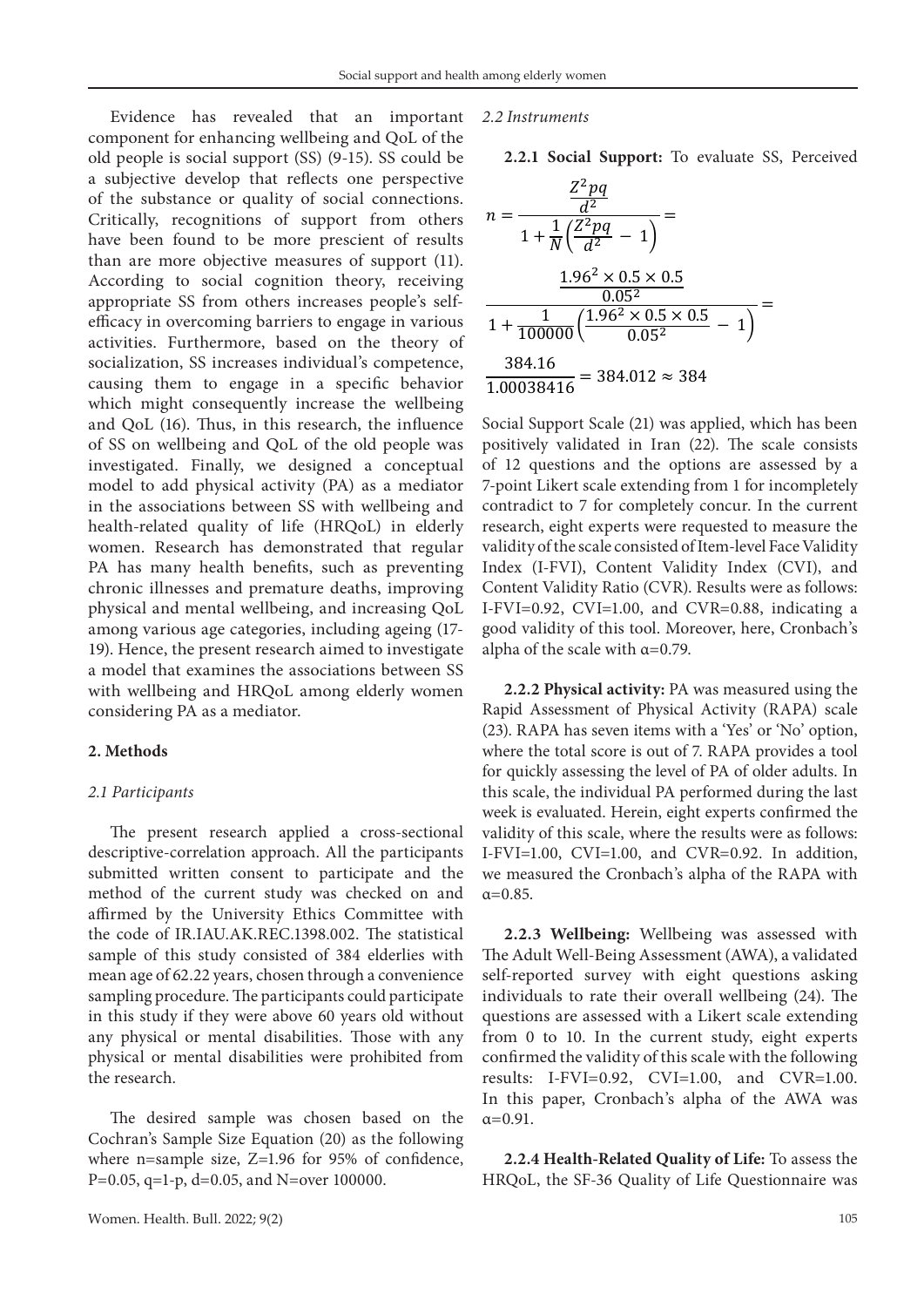utilized (25), which is also standardized in Iran (26). This questionnaire contains 36 questions assessing different areas of personal health. In general, the eight domains (physical function, physical role limitation, physical pain, general health, vitality, social function, mental role limitation, and mental health) can be placed in two general dimensions of QoL, namely mental and physical dimensions. In each area, the person gets a score between 0 and 100. A score closer to 100 represents a higher QoL. In the current study, eight experts confirmed the validity of this scale with the following results: I-FVI=0.82, CVI=0.90, and CVR=0.92. In this study, Cronbach's alpha of the SF-36 was  $\alpha=0.95$ .

#### *2.3 Data Analysis*

Medians were used as descriptive indicators. Data normality was measured via Kolmogorov-Smirnov test. Spearman correlation test was employed to measure bidirectional associations between the variables. Finally, structural equation modelling was used to test conceptual model. Significant level was set at P<0.05.

## **3. Results**

#### *3.1 Demographic Data*

Demographic results showed that 55% of the elderlies were married, 25% were divorced, and 20% were widows. Moreover, 65% of our sample were illiterate, 20% had elementary school, 5% secondary school, 5% high-school, and 5% college education. Lastly, 80% were officially unemployed and 20% were rented. Descriptive findings are presented in Table 1.

#### *3.2 Bidirectional Associations*

Kolmogorov-Smirnov tests demonstrated that our data did not have a normal distribution (all P<0.05). Spearman correlation tests found significant direct associations between: 1) SS and PA (r=0.428, P<0.001), 2) SS and wellbeing (r=0.527, P<0.001), 3) SS and HRQoL  $(r=0.619, P<0.001)$ , 4) PA and wellbeing  $(r=0.349, P<0.001)$ P<0.001), 5) PA and HRQoL (r=0.729, P<0.001), and 6) wellbeing and HRQoL ( $r=0.605$ ,  $P<0.001$ ).

#### *3.3 Structural Equation Modelling*

Findings of the structural equation modelling are presented in Table 2 and Figure 1. The results reveled that: 1) SS had a direct effect on PA (β=0.409, T=6.631), 2) SS directly affected wellbeing  $(β=0.429, T=7.701)$ , 3) SS directly affected HRQoL ( $β=0.473$ , T=7.927), 4) PA directly affected wellbeing  $(β=0.231, T=3.217)$ , 5) PA directly affected HRQoL  $(β=0.627, T=10.649)$ , 6) wellbeing directly affected HRQoL (β=0.510, T=8.337), 7) PA significantly mediated the relationships between SS and wellbeing  $(Z=5.449, P<0.001)$ , and 8)



**Figure 1:** The figure shows the conceptual model in the form of T-value.

| Table 1: Median (IQR) of research variables |                                               |                                                    |                          |                  |                        |
|---------------------------------------------|-----------------------------------------------|----------------------------------------------------|--------------------------|------------------|------------------------|
| <b>Variable</b>                             |                                               | <b>Social Support</b>                              | <b>Physical Activity</b> | <b>Wellbeing</b> | <b>Quality of Life</b> |
| Median (IQR)                                |                                               | 47.00(16:00)                                       | 2.00(0.50)               | 3.50(2.00)       | 45:50(12:25)           |
| IQR: Interquartile Range                    |                                               |                                                    |                          |                  |                        |
|                                             |                                               |                                                    |                          |                  |                        |
|                                             |                                               |                                                    |                          |                  |                        |
| Table 2: Findings of path analysis          |                                               |                                                    |                          |                  |                        |
|                                             |                                               |                                                    |                          |                  |                        |
|                                             | Path                                          |                                                    |                          | β                | <b>T</b> value         |
| 1                                           | Social Support=>Physical Activity             |                                                    |                          | 0.409            | 6.631                  |
| $\overline{2}$                              | Social Support=>Wellbeing                     |                                                    |                          | 0.429            | 7.701                  |
| 3                                           | Social Support=>Quality of Life               |                                                    |                          | 0.473            | 7.927                  |
| $\overline{4}$                              | Physical Activity=>Wellbeing                  |                                                    |                          | 0.231            | 3.217                  |
| 5                                           | Physical Activity=>Quality of Life            |                                                    |                          | 0.627            | 10.649                 |
| 6                                           | Wellbeing=>Quality of Life                    |                                                    |                          | 0.510            | 8.337                  |
|                                             |                                               |                                                    |                          | z                | P value                |
| 7                                           | Social Support=> Physical Activity=>Wellbeing |                                                    |                          | 5.449            | P < 0.001              |
| 8                                           |                                               | Social Support=>Physical Activity=>Quality of Life |                          | 5.930            | P < 0.001              |
|                                             |                                               |                                                    |                          |                  |                        |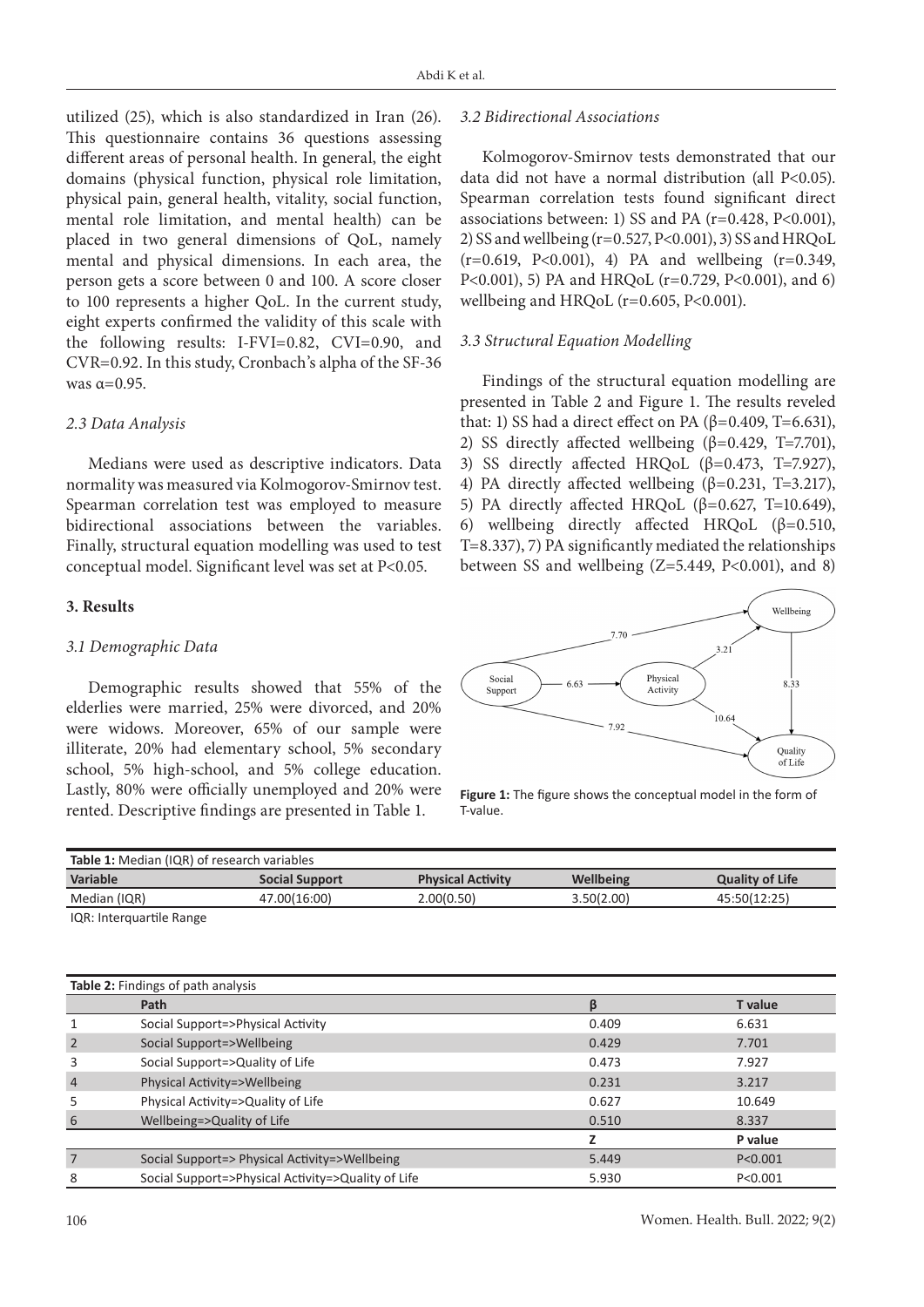PA significantly mediated the relationships between SS and HRQoL (Z=5.930, P<0.001). Findings of model fit exhibited a good fit for the model (RMSEA=0.05;  $X^2/$ df=2.16; RMR=0.02; NFI=0.93; CFI=0.95).

#### **4. Discussion**

In the current research, we aimed to investigate a model examining the associations between SS with wellbeing and HRQoL among elderly women considering PA as a mediator. Our descriptive findings demonstrated that SS of the participants was not very high, indicating that our community was poorly supported from others. In addition, PA, wellbeing, and HRQoL were almost low. These findings implied that our sample of elderly women has a relatively low level of psychophysical conditions. This can be due to the living conditions of these people along with the opportunities available to them for PA.

Concerning SS, our findings revealed that SS directly affected wellbeing and HRQoL among elderly women. Our results are in line with past findings (10- 13). Our sample did not perceive high SS; however, people perceiving higher SS reported higher scores on wellbeing and HRQoL. These findings affirm that SS plays a critical part in the mental wellbeing of elderly women. SS in old people consists of the acknowledgments of support from wife, children, acquisitions, and friends. Hence, getting support from companions or neighbors is vital for elderly since it is adaptable and gives a stronger opportunity to be caught on and share encounters (9-10). Individual social systems may give social friendship, significant help, and passionate consolation to the old people, which makes a difference to decrease weight, decrease depressive sentiments, and direct the sick impacts of unpleasant life occasions on wellbeing (12-14). Moreover, community cooperation and engagement in social exercises offer assistance to elderly individuals to stay associated to society. In this regard, it should be noted that SS alone is not enough for improving mental health in the elderly, but the use of support ought to be considered since individuals may not utilize their bolster successfully even being given with imperative back assets (13-15).

Additionally, an interesting finding of the current research was that PA plays a critical intervening part in the associations among SS with wellbeing and HRQoL among elderly women. Our results are in accordance with previous findings representing positive impact of PA on mental health of the elderly (17, 18). Hence, it is critical to empower the elderly to perform PA and

embrace a dynamic way of life to anticipate the decrease of psychophysical capacities. A dynamic way of life can lead to a delay within the aging process (18). Moreover, participating in efficient PA within the years driving up to maturing can have a more noteworthy affect than performing PA in the past for a long time to delay the aging process (17-19). In this manner, public health arrangements can concentrate on enhancing physical movements in old people, particularly within the years before the onset of maturing. This will contribute to the wellbeing and HRQoL among the old people.

#### *4.1. Limitations*

This research has a few confinements that ought to be taken under consideration when explaining the findings. First, the cross-sectional design of the preset study can be assumed as a limitation. This kind of research design may prevent assessing causal impact of SS on the wellbeing and HRQoL among elderly women. Second, measuring PA using a questionnaire might be related to biases in the accuracy of PA data. The application of modern devices to measure PA can provide more accurate data on the level of participation of the elderly in PA. Finally, a high percentage of the statistical sample of the present study (65%) was illiterate, which limits the generalizability of the results of current research to the whole population, specifically the literate old people.

#### **5. Conclusions**

Based on our findings, we conclude that SS can be assumed as a critical determinant for enhancing the wellbeing and HRQoL among elderly women. In addition, PA plays a significant mediating part in the associations among SS with wellbeing and HRQoL among elderly women. Accordingly, enhancing social connections and improving supports from important persons might be suggested as an essential policy for enhancing the wellbeing and HRQoL of the elderly women. Moreover, engaging in higher amount of PA can be recommended as an effective intervention for increasing the wellbeing and HRQoL of the elderly women. Finally, our findings might have practical implications for geriatricians, exercise psychologists, physical-therapists, and occupational therapists.

#### **Ethical Approval**

The Ethics Review Board of the university approved the present study with the code of IR.IAU. AK.REC.1398.002. Also, written informed consent was obtained from the participants.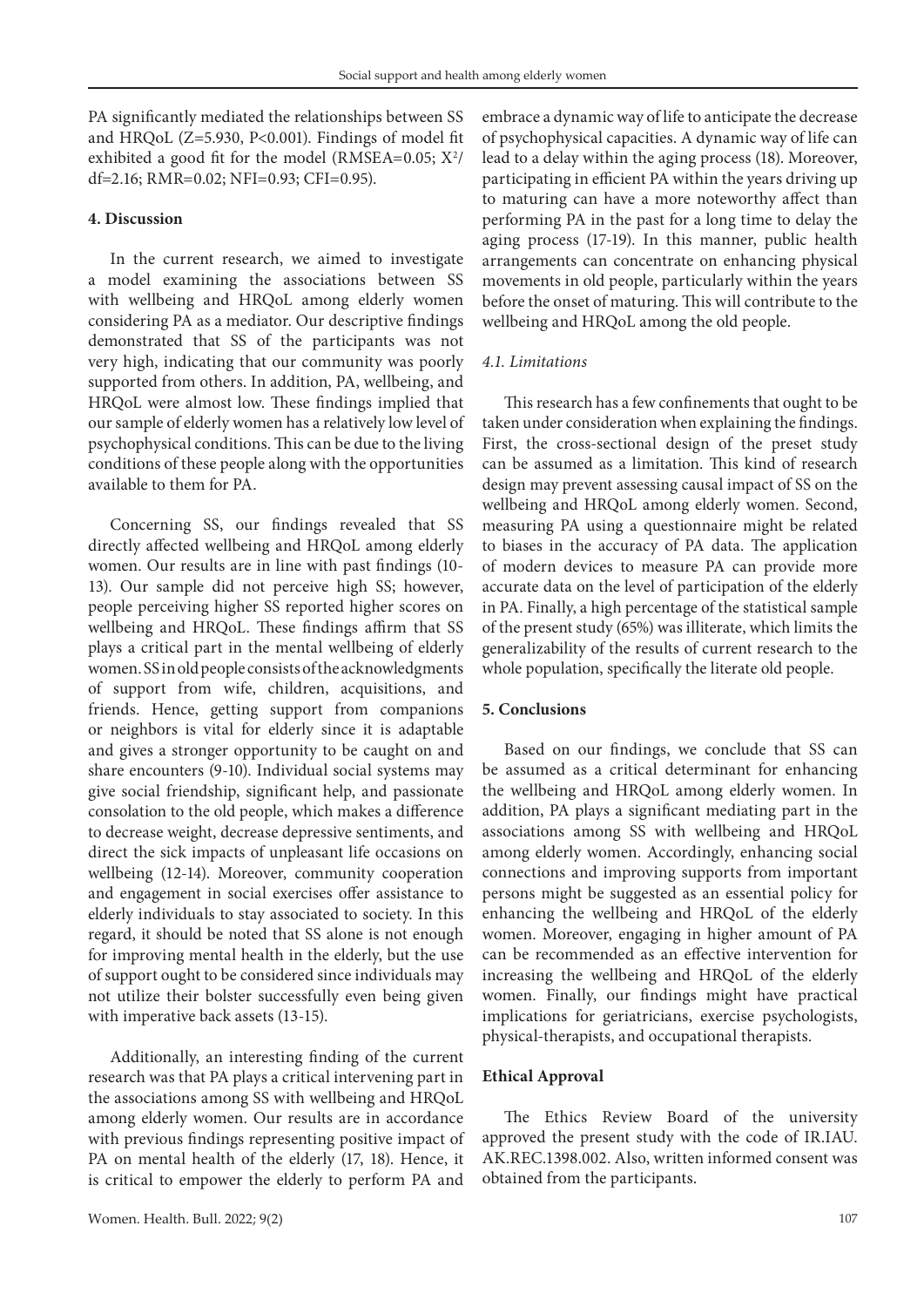## **Acknowledgement**

Many thanks to all participants who helped us in this study.

# **Conflict of Interest:** None declared.

# **References**

- 1. Cunningham C, Sullivan RO', Caserotti P, Tully MA. Consequences of physical inactivity in older adults: A systematic review of reviews and metaanalyses. Scand J Med Sci Sports. 2020;30(5):816- 827. doi: 10.1111/sms.13616. PubMed PMID: 32020713.
- 2. Vega Garcia E. Research: A priority for the decade of healthy aging. Colombia Médica. 2019;50(2):50- 51. doi: 10.25100/cm.v50i2.4613.
- 3. Kleisiaris CF, Papathanasiou IV, Tsaras K, Androulakis E, Kourkouta L, et al. Factors affecting health status of elderly people receiving home care. Achieves of Hellenic Medicine. 2019;36(2):237-244.
- 4. Fathi E. The phenomenon of population aging in Iran. Iranian Journal of Official Statistics Studies. 2020;30(2):387-413. Persian.
- 5. Sfeatcu R, Cernuşcǎ-Miţariu M, Ionescu C, Roman M, Cernuşcǎ-Miţariu S, Coldea L, et al. The concept of well-being in relation to health and quality of life. European Journal of Science and Theology. 2014;10(4):123-138.
- 6. Ruggeri K, Garcia-Garzon E, Maguire Á, Matz S, Huppert FA. Well-being is more than happiness and life satisfaction: a multidimensional analysis of 21 countries. Health Qual Life Outcomes. 2020;18(1):192. doi: 10.1186/s12955-020-01423-y. PubMed PMID: 32560725; PubMed Central PMCID: PMC7304199.
- 7. Salvador-Carulla L, Lucas R, Ayuso-Mateos JL, Miret M. Use of the terms "Wellbeing" and "Quality of Life" in health sciences: a conceptual framework. Eur J Psychiat. 2014;28(1):50-65. doi: 10.4321/S0213-61632014000100005.
- 8. Skevington SM, Böhnke JR. How is subjective well-being related to quality of life? Do we need two concepts and both measures? Soc Sci Med. 2018;206:22-30. doi: 10.1016/j. socscimed.2018.04.005. PubMed PMID: 29680769.
- 9. Dana A, Nodeh H, Salehian M, Mokari Saei S, Sarvari S. Smartphone Usage Status, Sleep Pattern, Health-Related Quality of Life, and Physical Activity among Adolescents from before to during the COVID-19 Confinement: a Cross-Sectional Study. Int J School Health. 2022;9(1):1-9. doi:

10.30476/intjsh.2021.92822.1178.

- 10. Bai Y, Bian F, Zhang L, Cao Y. The impact of social support on the health of rural elderly in China. Int J Environ Res Public Health. 2020;17(6):2004. doi: 10.3390/ijerph17062004. PubMed PMID: 32197415; PubMed Central PMCID: PMC7143868.
- 11. Niknami S, Izadi Rad H. Social support and mental health among older women in Iranshahr, Iran. Elderly Health Journal. 2017;3(2):94-98.
- 12. Rutter EC, Tyas SL, Maxwell CJ, Law J, O'Connell ME, Konnert CA, et al. Association between functional social support and cognitive function in middle-aged and older adults: a protocol for a systematic review. BMC Open. 2020;10(4):e037301. doi: 10.1136/bmjopen-2020-037301. PubMed PMID: 32265252; PubMed Central PMCID: PMC7245373.
- 13. Li C, Jiang S, Li N, Zhang Q. Influence of social participation on life satisfaction and depression among Chinese elderly: social support as a mediator. Journal of Community Psychology. 2018;46(3):345- 355. doi: 10.1002/jcop.21944.
- 14. Bélanger E, Ahmed T, Vafaei A, Curcio CL, Phillips SP, Zunzunegui MV. Sources of social support associated with health and quality of life: a crosssectional study among Canadian and Latin American older adults. BMJ Open. 2016;6(6):e011503. doi: 10.1136/bmjopen-2016-011503. PubMed PMID: 27354077; PubMed Central PMCID: PMC4932270.
- 15. Tajvar M, Grundy E, Fletcher A. Social support and mental health status of older people: a population-based study in Iran-Tehran. Aging Ment Health. 2018;22(3):344-353. doi: 10.1080/13607863.2016.1261800. PubMed PMID: 27976913.
- 16. Haidar A, Ranjit N, Archer N, Hoelscher DM. Parental and Peer Social Support is Associated with Healthier Physical Activity Behaviors in Adolescents: A Cross-Sectional Analysis of Texas School Physical Activity and Nutrition (TX SPAN) Data. BMC Public Health. 2019;19(1):640. doi: 10.1186/s12889-019-7001-0. PubMed PMID: 31132999; PubMed Central PMCID: PMC6537420.
- 17. Mohammadi H, Nafei H, Baniasadi T, Chaharbaghi Z. Accelerometer-Based Physical Activity and Health-Related Quality of Life in Children with ADHD. International Journal of Pediatrics. 2022. doi: 10.22038/ijp.2022.63699.4847.
- 18. Hashemi Motlagh S, Baniasadi T, Chaharbaghi Z, Moradi L. The Effects of Socioeconomic Status on Physical Activity in Children: Mediating Role of Motivation. 2022. International Journal of Pediatrics. doi: 10.22038/ijp.2022.63421.4834